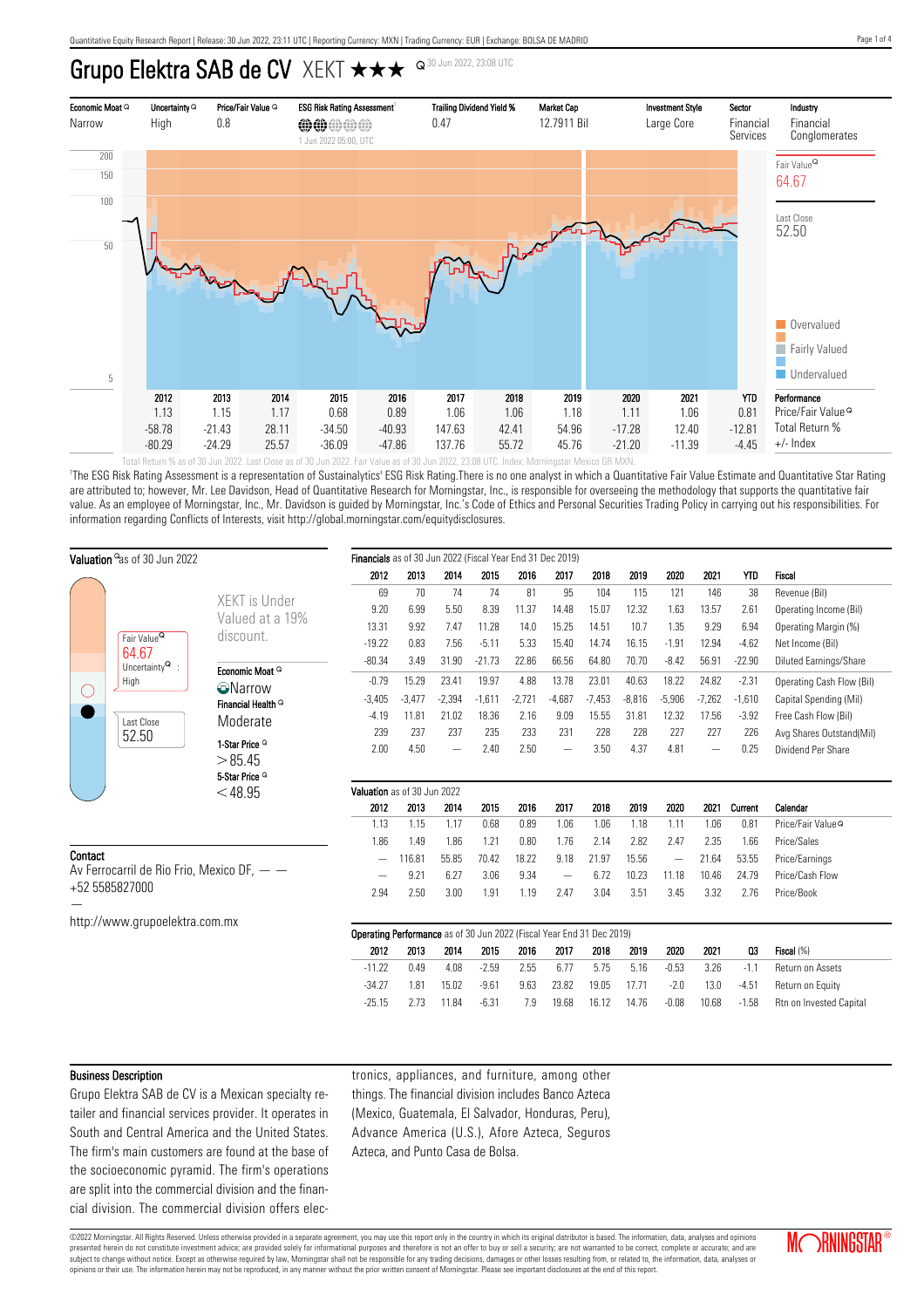# Quantitative Equity Reports Overview

The quantitative report on equities consists of data, statistics and quantitative equity ratings on equity securities. Morningstar, Inc.'s quantitative equity ratings are forward looking and are generated by a statistical model that is based on Morningstar Inc.'s analyst-driven equity ratings and quantitative statistics. Given the nature of the quantitative report and the quantitative ratings, there is no one analyst in which a given report is attributed to; however, Mr. Lee Davidson, Head of Quantitative Research for Morningstar, Inc., is responsible for overseeing the methodology that supports the quantitative equity ratings used in this report. As an employee of Morningstar, Inc., Mr. Davidson is guided by Morningstar, Inc.'s Code of Ethics and Personal Securities Trading Policy in carrying out his responsibilities.

### Quantitative Equity Ratings

Morningstar's quantitative equity ratings consist of: (i) Quantitative Fair Value Estimate, (ii) Quantitative Star Rating, (iii) Quantitative Uncertainty, (iv) Quantitative Economic Moat, and (v) Quantitative Financial Health (collectively the "Quantitative Ratings).

The Quantitative Ratings are calculated daily and derived from the analystdriven ratings of a company's peers as determined by statistical algorithms. Morningstar, Inc. ("Morningstar", "we", "our") calculates Quantitative Ratings for companies whether or not it already provides analyst ratings and qualitative coverage. In some cases, the Quantitative Ratings may differ from the analyst ratings because a company's analyst-driven ratings can significantly differ from other companies in its peer group.

i. **Quantitative Fair Value Estimate:** Intended to represent Morningstar's estimate of the per share dollar amount that a company's equity is worth today. Morningstar calculates the Quantitative Fair Value Estimate using a statistical model derived from the Fair Value Estimate Morningstar's equity analysts assign to companies. Please go to http://global.morningstar.com/ equitydisclosures for information about Fair Value Estimate Morningstar's equity analysts assign to companies.

ii. **Quantitative Economic Moat:** Intended to describe the strength of a firm's competitive position. It is calculated using an algorithm designed to predict the Economic Moat rating a Morningstar analyst would assign to the stock. The rating is expressed as Narrow, Wide, or None.

**Narrow** – assigned when the probability of a stock receiving a "Wide Moat" rating by an analyst is greater than 70% but less than 99%.

Wide – assigned when the probability of a stock receiving a "Wide Moat" rating by an analyst is greater than 99%.

None – assigned when the probability of an analyst receiving a "Wide Moat" rating by an analyst is less than 70%.

iii. **Quantitative Star Rating:** Intended to be the summary rating based on the combination of our Quantitative Fair Value Estimate, current market price, Quantitative Uncertainty Rating, and momentum. The rating is expressed as One-Star, Two-Star, Three-Star, Four-Star, and Five-Star.

- $\star$  the stock is overvalued with a reasonable margin of safety. Log (Quant FVE/Price) < -1\*Quantitative Uncertainty
- Micro-Caps: Log (Quant FVE/Price) < -1.5\*Quantitative Uncertainty  $\star \star$  - the stock is somewhat overvalued.

Log (Quant FVE/Price) between (-1\*Quantitative Uncertainty, -0.5\*Quantitative Uncertainty)

Micro-Caps: Log (Quant FVE/Price) between (-1.5\*Quantitative Uncertainty, - 0.75\*Quantitative Uncertainty)

 $\star \star \star$  – the stock is approximately fairly valued.

Log (Quant FVE/Price) between (-0.5\*Quantitative Uncertainty, 0.5\*Quantitative Uncertainty)

Micro-Caps: Log (Quant FVE/Price) between (-0.75\*Quantitative Uncertainty, 0.75\*Quantitative Uncertainty)

 $\star \star \star \star$  – the stock is somewhat undervalued.

Log (Quant FVE/Price) between (0.5\*Quantitative Uncertainty, 1\*Quantitative

Uncertainty)

Micro-Caps: Log (Quant FVE/Price) between (0.75\*Quantitative Uncertainty, 1.5\*Quantitative Uncertainty)

 $\star \star \star \star$  – the stock is undervalued with a reasonable margin of safety. Log (Quant FVE/Price) > 1\*Quantitative Uncertainty

Micro-Caps: Log (Quant FVE/Price) > 1.5\*Quantitative Uncertainty

After the initial calculation for the star rating, there is a final filtering step based on the momentum of the company. We rank the companies based on their 12-1 month momentum, then restrict those below the 30th percentile to a maximum of 3 stars.

iv. **Quantitative Uncertainty:** Intended to represent Morningstar's level of uncertainty about the accuracy of the Quantitative Fair Value Estimate. Generally, the lower the Quantitative Uncertainty, the narrower the potential range of outcomes for that particular company. The rating is expressed as Low, Medium, High, Very High, and Extreme.

**Low** – the interguartile range for possible fair values is less than  $10\%$ 

**Medium** – the interquartile range for possible fair values is less than  $15\%$ but greater than 10%

High – the interquartile range for possible fair values is less than 35% but greater than 15%

Very High – the interquartile range for possible fair values is less than 80% but greater than 35%

**Extreme** – the interquartile range for possible fair values is greater than 80%

v. Quantitative Financial Health: Intended to reflect the probability that a firm will face financial distress in the near future. The calculation uses a predictive model designed to anticipate when a company may default on its financial obligations. The rating is expressed as Weak, Moderate, and Strong.

**Weak**  $-$  assigned when Quantitative Financial Health  $< 0.2$ 

Moderate – assigned when Quantitative Financial Health is between 0.2 and 0.7

**Strong** – assigned when Quantitative Financial Health  $> 0.7$ 

#### Other Definitions

i. Last Close  $-$  Price of the stock as of the close of the market of the last trading day before date of the report.

ii. **Quantitative Valuation**– Using the below terms, intended to denote the relationship between the security's Last Price and Morningstar's quantitative fair value estimate for that security.

Undervalued – Last Price is below Morningstar's quantitative fair value estimate.

Farily Valued – Last Price is in line with Morningstar's quantitative fair value estimate.

Farily Valued – Last Price is in line with Morningstar's quantitative fair value estimate.

Overvalued – Last Price is above Morningstar's quantitative fair value estimate.

Sustainalytics ESG Risk Rating Assessment: The ESG Risk Rating Assessment is provided by Sustainalytics; a Morningstar company. Sustainalytics' ESG Risk Ratings measure the degree to which company's economic value at risk is driven by environment, social and governance (ESG) factors.

Sustainalytics analyzes over 1,300 data points to assess a company's exposure to and management of ESG risks. In other words, ESG Risk Ratings measures a company's unmanaged ESG Risks represented as a quantitative score. Unmanaged Risk is measured on an open-ended scale starting at zero (no risk) with lower scores representing less unmanaged risk and, for 95% of cases, the unmanaged ESG Risk score is below 50.

Based on their quantitative scores, companies are grouped into one of five Risk Categories (negligible, low, medium, high, severe). These risk categories are absolute, meaning that a 'high risk' assessment reflects a comparable degree of unmanaged ESG risk across all subindustries covered.

The ESG Risk Rating Assessment is a visual representation of Sustainalytics

©2022 Morningstar. All Rights Reserved. Unless otherwise provided in a separate agreement, you may use this report only in the country in which its original distributor is based. The information, data, analyses and opinions presented herein do not constitute investment advice; are provided solely for informational purposes and therefore is not an offer to buy or sell a security; are not warranted to be correct, complete or accurate; and are subject to change without notice. Except as otherwise required by law, Morningstar shall not be responsible for any trading decisions, damages or other losses resulting from, or related to, the information, data, analyses or opinions or their use. The information herein may not be reproduced, in any manner without the prior written consent of Morningstar. Please see important disclosures at the end of this report.

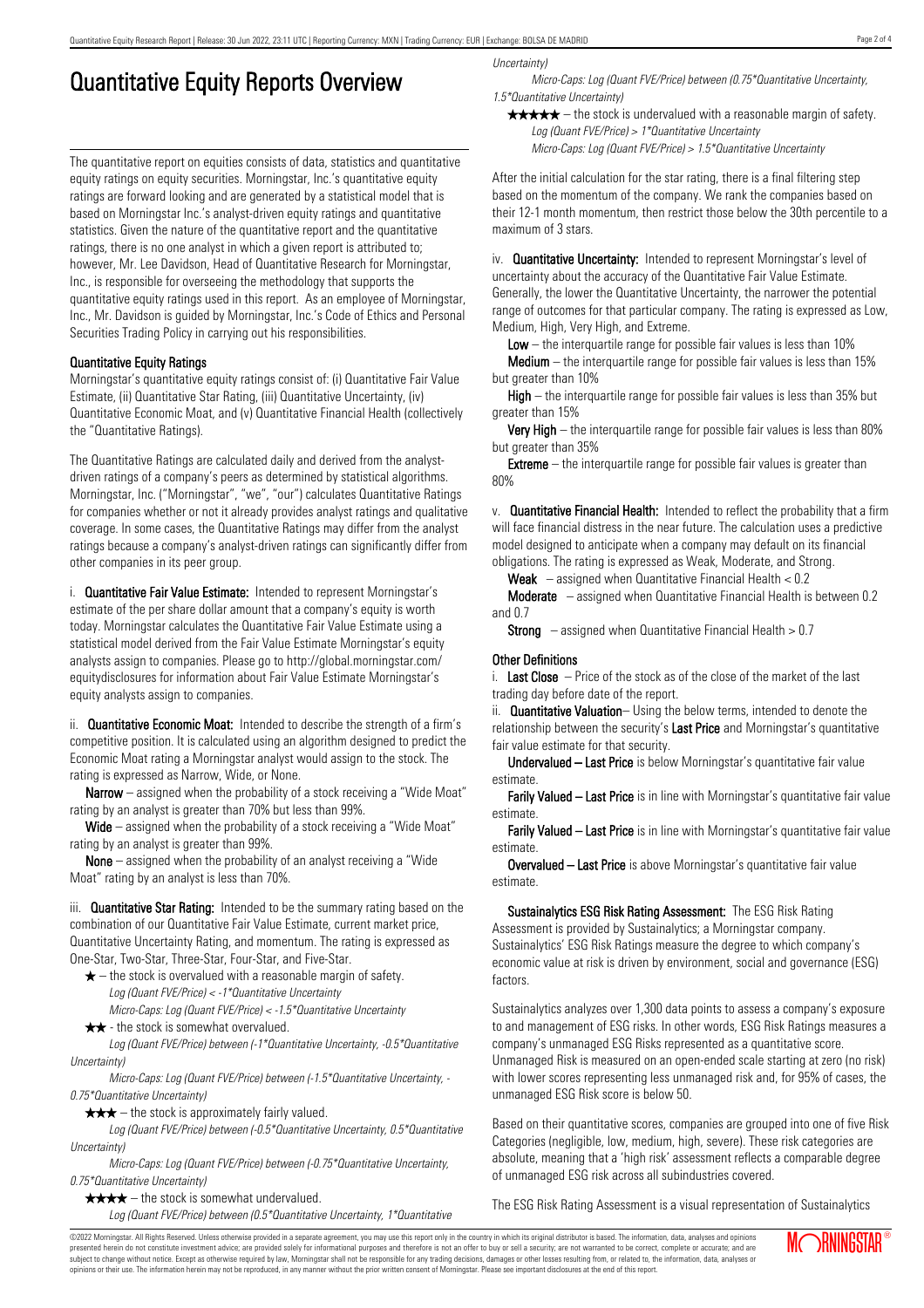ESG Risk Categories on a 1 to 5 scale. Companies with Negligible Risk = 5 Globes, Low Risk = 4, Medium Risk =  $3$  Globes, High Risk =  $2$  Globes, Severe Risk = 1 Globe. For more information, please visit sustainalytics.com/esgratings/

Ratings should not be used as the sole basis in evaluating a company or security. Ratings involve unknown risks and uncertainties which may cause our expectations not to occur or to differ significantly from what was expected and should not be considered an offer or solicitation to buy or sell a security.

This Report has not been made available to the issuer of the security prior to publication.

#### Risk Warning

Please note that investments in securities are subject to market and other risks and there is no assurance or guarantee that the intended investment objectives will be achieved. Past performance of a security may or may not be sustained in future and is no indication of future performance. A security investment return and an investor's principal value will fluctuate so that, when redeemed, an investor's shares may be worth more or less than their original cost. A security's current investment performance may be lower or higher than the investment performance noted within the report.

The quantitative equity ratings are not statements of fact. Morningstar does not guarantee the completeness or accuracy of the assumptions or models used in determining the quantitative equity ratings. In addition, there is the risk that the price target will not be met due to such things as unforeseen changes in demand for the company's products, changes in management, technology, economic development, interest rate development, operating and/or material costs, competitive pressure, supervisory law, exchange rate, and tax rate. For investments in foreign markets there are further risks, generally based on exchange rate changes or changes in political and social conditions. A change in the fundamental factors underlying the quantitative equity ratings can mean that the valuation is subsequently no longer accurate.

For more information about Morningstar's quantitative methodology, please visit www.corporate.morningstar.com.

## General Disclosure

The Quantitative Equity Report ("Report") is derived from data, statistics and information within Morningstar, Inc.'s database as of the date of the Report and is subject to change without notice. The Report is for informational purposes only, intended for financial professionals and/or sophisticated investors ("Users") and should not be the sole piece of information used by such Users or their clients in making an investment decision. While Morningstar has obtained data, statistics and information from sources it believes to be reliable, Morningstar does not perform an audit or seeks independent verification of any of the data, statistics, and information it receives.

The quantitative equity ratings noted the Report are provided in good faith, are as of the date of the Report and are subject to change. While Morningstar has obtained data, statistics and information from sources it believes to be reliable, Morningstar does not perform an audit or seeks independent verification of any of the data, statistics, and information it receives.

The quantitative equity ratings are not a market call, and do not replace the User or User's clients from conducting their own due-diligence on the security. The quantitative equity rating is not a suitability assessment; such assessments take into account may factors including a person's investment objective, personal and financial situation, and risk tolerance all of which are factors the quantitative equity rating statistical model does not and did not consider.

Prices noted with the Report are the closing prices on the last stock-market trading day before the publication date stated, unless another point in time is explicitly stated.

Unless otherwise provided in a separate agreement, recipients accessing this report may only use it in the country in which the Morningstar distributor is based. Unless stated otherwise, the original distributor of the report is Morningstar Inc., a U.S.A. domiciled financial institution.

This report was created with no regard to investment objectives, financial situation or particular needs of any specific User or User's clients. Therefore, investments discussed and recommendations made herein may not be suitable for all investors: recipients of this report must exercise their own independent judgment as to the suitability of such investments and recommendations in the light of their own investment objectives, experience, taxation status and financial position.

The information, data and statistics presented herein are not warranted to be accurate, correct, complete or timely. Unless otherwise provided in a separate agreement, Morningstar makes no representation that the report contents meet all of the presentation and/or disclosure standards applicable in the jurisdiction the recipient is located.

Except as otherwise required by law or provided for in a separate agreement, Morningstar and its officers, directors and employees shall not be responsible or liable for any trading decisions, damages or other losses resulting from, or related to, the information, data, analyses or opinions within the report. Morningstar encourages recipients of this report to read all relevant issue documents (e.g., prospectus) pertaining to the security concerned, including without limitation, information relevant to its investment objectives, risks, and costs before making an investment decision and when deemed necessary, to seek the advice of a legal, tax, and/or accounting professional.

The Report and its contents are not directed to, or intended for distribution to or use by, any person or entity who is a citizen or resident of or located in any locality, state, country or other jurisdiction where such distribution, publication, availability or use would be contrary to law or regulation or which would subject Morningstar or its affiliates to any registration or licensing requirements in such jurisdiction.

Where this report is made available in a language other than English and in the case of inconsistencies between the English and translated versions of the report, the English version will control and supersede any ambiguities associated with any part or section of a report that has been issued in a foreign language. Neither the analyst, Morningstar, or Morningstar affiliates guarantee the accuracy of the translations.

This report may be distributed in certain localities, countries and/or jurisdictions ("Territories") by independent third parties or independent intermediaries and/or distributors ("Distributors"). Such Distributors are not acting as agents or representatives of the analyst or Morningstar. In Territories where a Distributor distributes our report, the Distributor, and not the analyst or Morningstar, is solely responsible for complying with all applicable regulations, laws, rules, circulars, codes and guidelines established by local and/or regional regulatory bodies, including laws in connection with the distribution third-party research reports.

#### Conflicts of Interest:

Morningstar, Inc. may hold a long position in the security subject of this investment research report that exceeds 0.5% of the total issued share capital of the security. To determine if such is the case, please click http:// msi.morningstar.com and http://mdi.morningstar.com.

The Head of Quantitative Research compensation is derived from Morningstar's overall earnings and consists of salary, bonus and restricted stock units of Morningstar, Inc.

Morningstar does not receive commissions for providing research and does not charge companies to be rated.

Morningstar is not a market maker or a liquidity provider of the security noted within this report.

Morningstar has not been a lead manager or co-lead manager over the